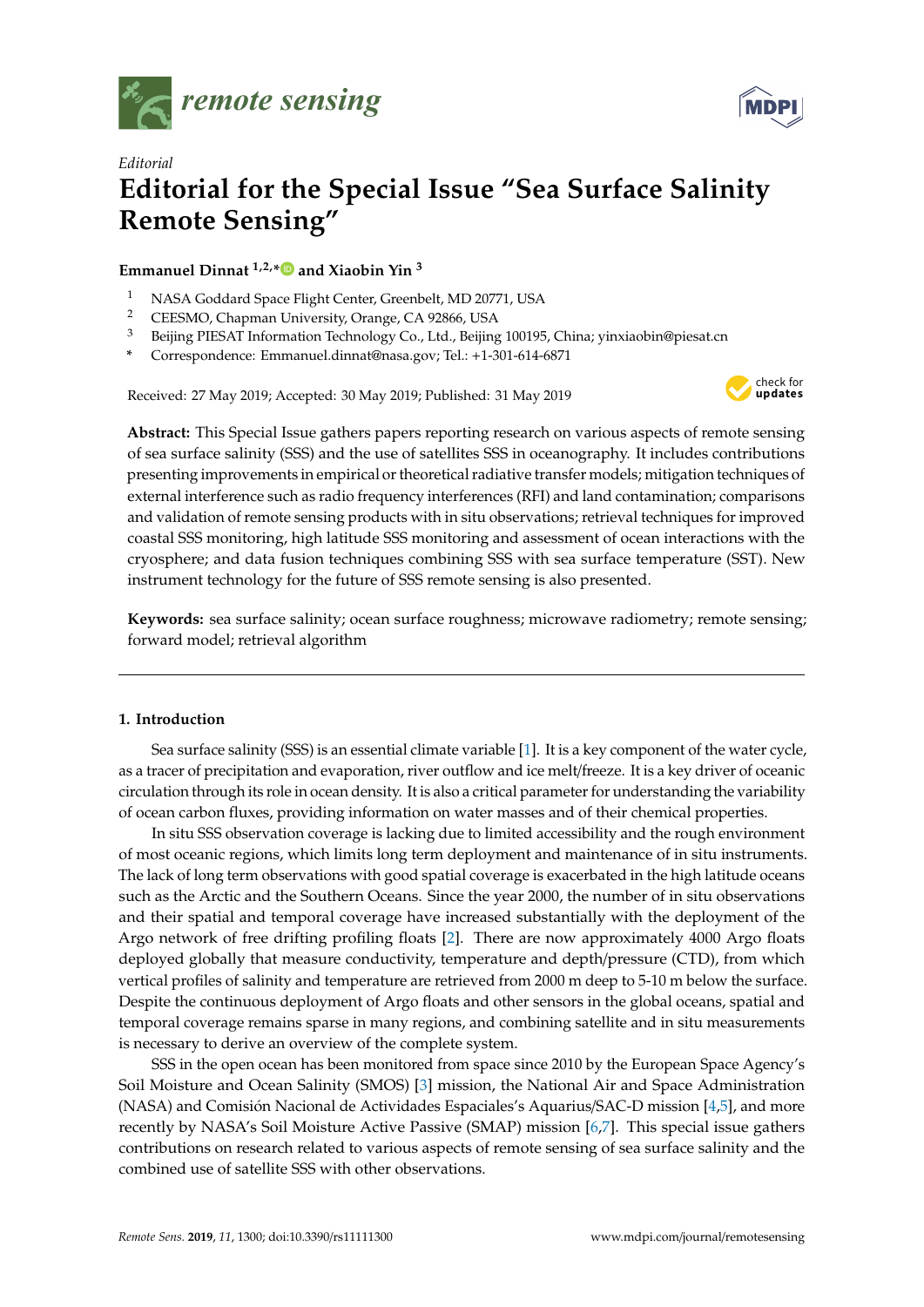The topics covered by the special issue include improvements in empirical or theoretical radiative transfer models, mitigation techniques of external interference such as RFI, Sun, and land contamination, comparisons and validation of remote sensing products with in situ observations, retrieval techniques for improved coastal SSS monitoring, high latitude SSS and ocean interactions with the cryosphere, and data fusion techniques combining SSS with sea surface temperature (SST). New instrument technology for SSS remote sensing is also presented with the future Water Cycle Observation Mission (WCOM) and the microwave imager combined active/passive (MICAP) payload. The next section reports a short summary of the varied contributions to the special issue.

## **2. Overview of Contributions**

The contributions reported in this special issue include retrieval algorithm improvements and validation of SSS from Aquarius, SMAP and SMOS missions, applications of space-borne SSS combined with in-situ and model SSS to oceanographic studies, and an introduction to future SSS missions.

## *2.1. Algorithm Improvements and Validation of SSS*

The Aquarius Mission formally ended on 31 December 2017, a little more than 2 years after the spacecraft failure in June 2015. The last major milestone was the release of the final version of the salinity product Version 5. Le Vine et al. [\[8\]](#page-4-7) provide an overview of the improvements in the algorithm of the final version and discuss the overall performance of the product. They also provide a discussion of the remaining issues to be addressed, such as the unknown origin of the SST-dependent bias in SSS, the seasonal variations in calibration and the observed biases over the low- (cold sky) and high- (land) end of the brightness temperature range. They conclude that the understanding developed with Aquarius is being transferred to SMAP, which shows an accuracy approaching that of Aquarius. Meissner et al. [\[9\]](#page-4-8) present the changes in the retrieval algorithm for Aquarius Version 5 and for SMAP Version 3 SSS products, in particular they highlight the changes in corrections for the absorption by atmospheric oxygen, the SST dependence of the surface roughness and the reflected galaxy. The authors find that the difference between Aquarius Version 5 and Argo is within 0.1 psu, with an estimated global RMS uncertainty for monthly 100 km averages of 0.128 psu. Further evaluations of the Aquarius product are presented by Kao et al. [\[10\]](#page-4-9). From a triple point analysis using Aquarius, in situ observations and SSS from the Hybrid Coordinate Ocean Model (HYCOM) products, Kao et al. show that Aquarius' mission requirements (0.2 psu root mean square error) are exceeded, with the root mean square errors of Aquarius Level-2 and Level-3 products being estimated at 0.17 psu and 0.13 psu, respectively. The authors advise that caution should be exercised when using Aquarius salinity data in areas with high RFI and heavy rainfall, close to the coastlines where leakage of land signals may significantly affect the quality of the SSS retrievals, and in high-latitude oceans where the L-band radiometer has poor sensitivity to SSS.

A few contributions focus on SSS retrievals in challenging regions, such as enclosed seas, coastal waters and cold oceans in the high latitudes. Olmedo et al. [\[11\]](#page-4-10) present a methodology for improving SMOS SSS retrievals in enclosed seas that usually suffer from large contaminations due to land emission or RFI. The method combines debiased non-Bayesian retrieval, data interpolating empirical orthogonal functions (DINEOF) and multifractal fusion (using SST products). The authors report improved SSS retrieval over the North Atlantic Ocean and the Mediterranean Sea. The error in SMOS SSS in the Mediterranean Sea is practically halved and the improved product reproduces the dynamic and fronts as reported by in situ data and high resolution SST products. Using a debiased non-Bayesian retrieval approach with an enhanced time-dependent bias correction, Olmedo et al [\[12\]](#page-4-11) produce an improved SMOS SSS product for the Arctic and subarctic regions. With the new time-dependent calibration designed to mitigate seasonal bias, the standard deviation of the SSS difference with Argo measurements is between 0.25 and 0.35 psu and the major features of the inter-annual SSS variations observed by thermosalinographs are also captured by SMOS. The study's results also suggest that the use of remotely-sensed SSS may help better constrain models in regions lacking in situ observations.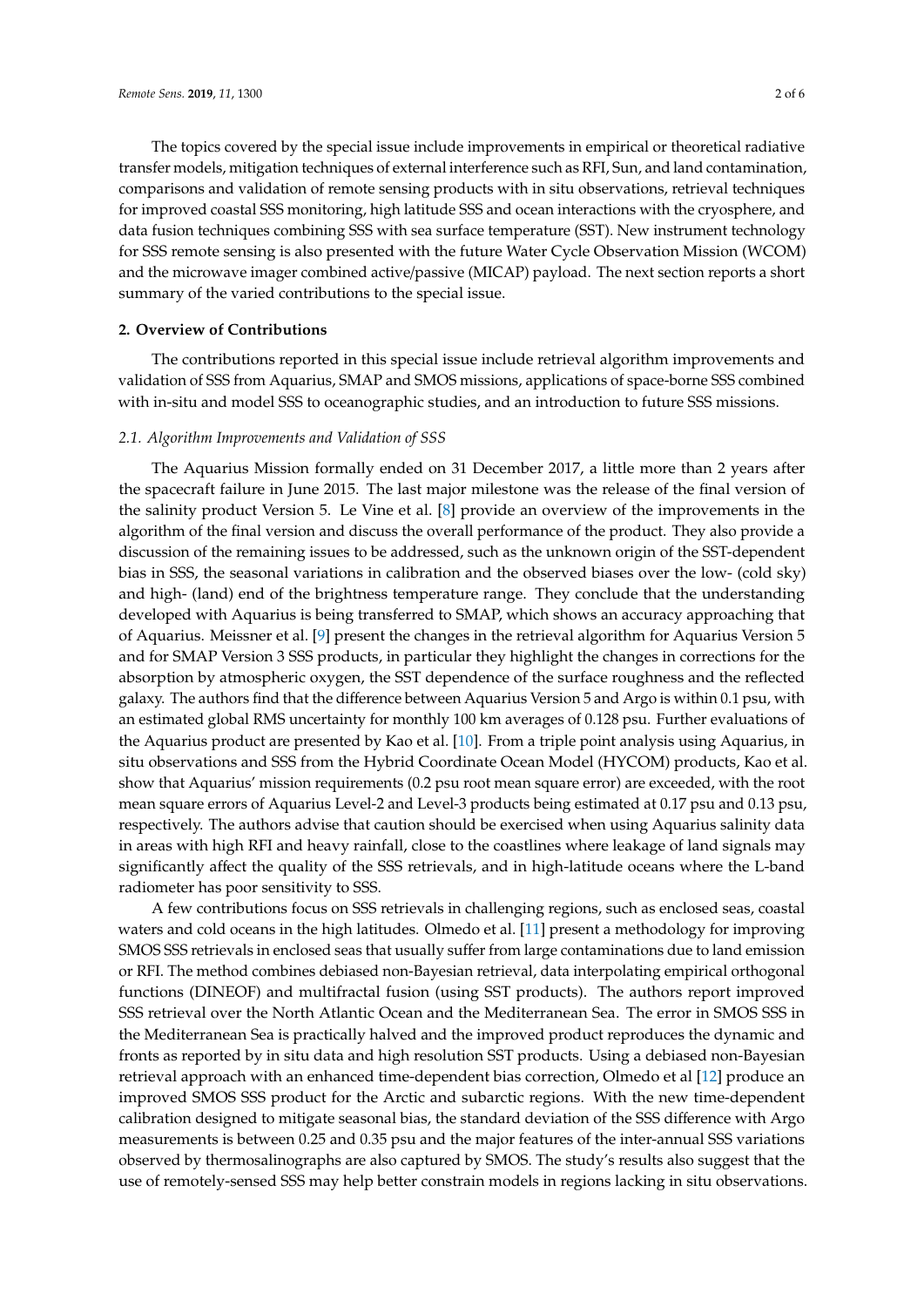The Gulf of Mexico is another challenging region for SSS retrievals. Vazquez-Cuervo et al. [\[13\]](#page-4-12) present an evaluation of three SMAP and one SMOS SSS products using continuous surface buoys and observations of opportunity from the World Ocean Database in order to mitigate the insufficient temporal and spatial coverage of the Argo network in such a variable region. While they find that the four products are remarkably consistent on seasonal time scales and that they reproduce dominant salinity features, the SMAP product at 70 km spatial resolution is lacking in terms of data availability in the nearshore region and it performs poorly within 100 km of the coast relative to other products. The other products (JPL SMAP, REMSS 40 km SMAP, and SMOS) show performances similar to each other, with root mean square differences (RMSD) between 0.5 and 1.5 psu further away than 100 km from the coast and increasing biases and RMSD at 100 km or less from the coast. REMSS 40 km generally shows the lowest RMSD in the nearshore region but has lower data availability. SMOS shows generally larger biases and RMSD, but has the lowest RMSD at some buoy locations. A few other contributions highlighting the use of satellite SSS in coastal or high latitude oceans are discussed in the next section.

Significant differences have been reported between the various satellite SSS products of SMOS, Aquarius and SMAP, as well as between satellite and in situ SSS. Dinnat et al. [\[14\]](#page-4-13) present an overview of satellite SSS products and their differences, and an analysis of the impact of the retrieval parameters on the differences. All satellite products exhibit SSS errors with a strong dependence on the SST, but this dependence varies significantly with the sensor and version of the product. The authors show that these differences are first and foremost due to differences in the dielectric constant model, then to the atmospheric corrections, and to a lesser extent to the ancillary product used for the SST.

#### *2.2. Oceanography with Space-Borne SSS*

The South Asian Summer Monsoon (SASM) is a critical source of freshwater and its onset and intensity impacts drought and flood events in South Asia, agricultural yields, water resources, energy production, population health and the economy. Yuan et al. [\[15\]](#page-4-14) assess the relationship between the SSS anomaly (SSSA) and SASM using observational and statistical evidence. They show that a positive SSSA leads to a thinning of the barrier layer and to a decrease in SST anomaly. A time delay of SSSA changes between the northern and southern hemisphere intensifies cross-equatorial SST gradients and currents, contributing to the onset of the summer monsoon.

In the Arctic Ocean, SSS is impacted by freshwater flows from river discharge, sea ice formation and melt, precipitations and evaporation, and oceanic transport from the North Pacific and Atlantic oceans. However, in situ SSS observations in the Arctic Ocean are sparse and insufficient to depict the spatial and temporal variability and to address the question of how climate variability affects the Arctic Ocean waters. Tang et al. [\[16\]](#page-4-15) provide an assessment of SMAP SSS north of 50◦N and its use in monitoring freshwater fluxes in the Arctic from rivers and transport from other basins. They find that SMAP SSS has a good correlation with in situ data and a RMSD 1.2 psu. In contrast, the HYCOM SSS has a smaller RMSD but suffers from significant systematic biases. They show that SMAP SSS in the Kara Sea has the potential to provide an assessment of variable interannual runoff where the model assimilates climatological runoffs without interannual changes. Despite its limited accuracy in the Arctic, SMAP observed large changes in SSS at the Arctic Ocean gateways. This confirms that satellite SSS could be used in the Arctic monitoring system as a proxy of the upper ocean layer freshwater exchanges with subarctic oceans.

Grodsky et al. [\[17\]](#page-4-16) present another study of satellite SSS in cold coastal waters. They investigate the circulation dynamic in the Gulf of Maine and its interactions with the northwestern Atlantic Shelf using the SMAP data and in situ observations from moorings, ship-based thermosalinographs and gliders. Despite the presence of an SST-dependent bias that is amplified in winter/early spring and of a land contamination-induced bias, monthly SSS anomalies show important water intrusions in the Gulf of Maine in the winters of 2016/17 and 2017/18. The water intrusion patterns are generally consistent with measurements from SMOS, and the timing and general magnitude of a near-surface freshening in the Gulf of Maine in 2016 is confirmed by measurements by a couple of buoys. The authors conclude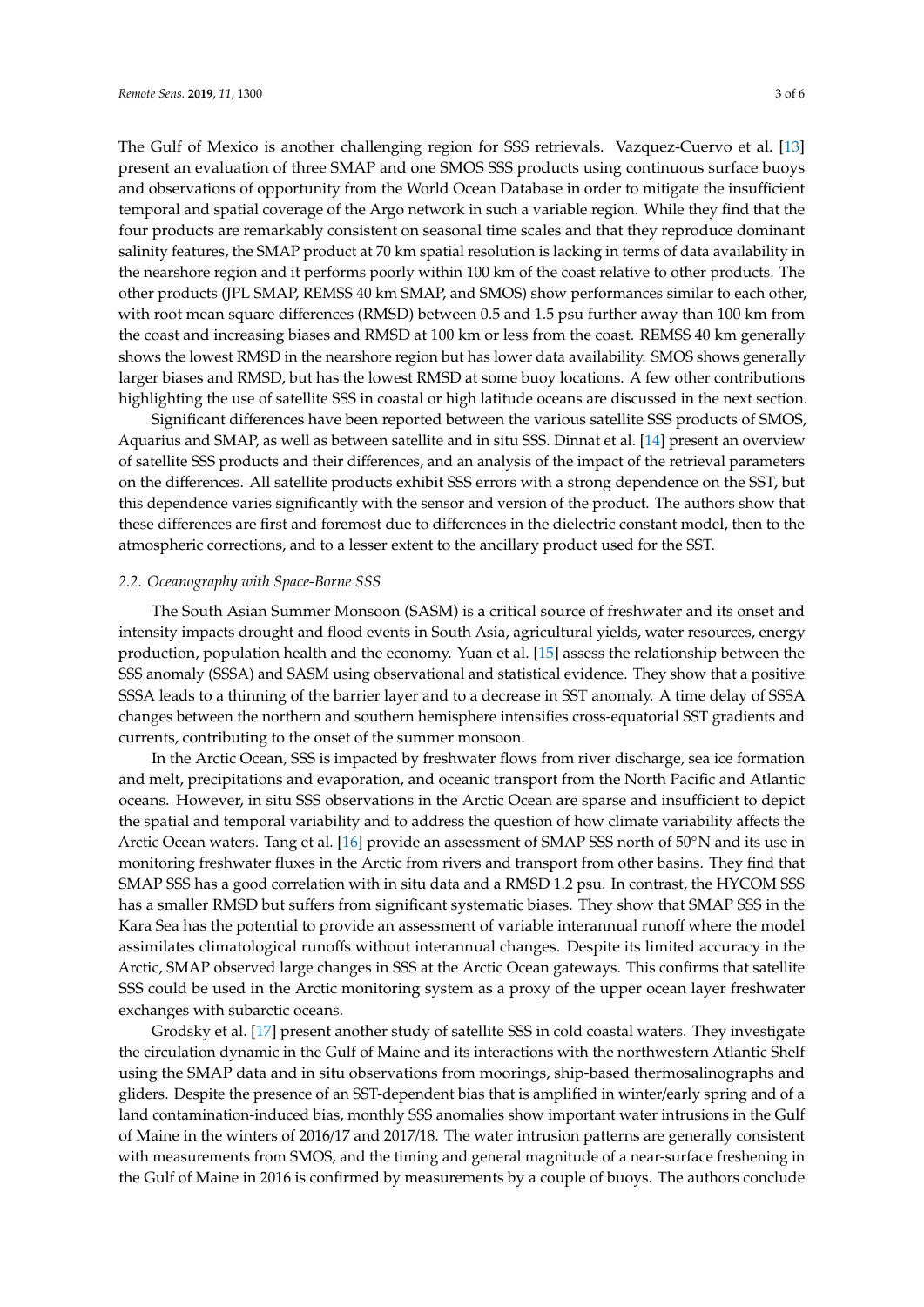with an analysis of regional currents and wind anomalies to present a possible scenario for the water intrusions. They identify stronger than usual geostrophic currents along the Scotian Shelf Current (SSC), likely due to a southwestward wind anomaly over the NW Atlantic reflecting a weakening of prevailing alongshore westerly winds on the shelf near southeastern Nova Scotia. This suggests that the strong increase in the SSC, which transports the fresh Scotian Shelf water southwestward down the coast, is the cause of the observed fresh anomalies.

Vazquez-Cuervo and Gomez-Valdes [\[18\]](#page-4-17) compare SMAP SSS and in situ measurements from the California Cooperative Oceanic Fisheries Investigations (CalCOFI) to assess the 2015-2016 freshening event in the Southern California Current System. They report biases between SMAP SSS and CalCOFI of less than 0.1 PSU in periods of low stratification, increasing to greater than 0.4 during periods of high stratification. SMAP observed the southward propagation of freshening due to the Northeast Pacific heat wave, extending down the Baja California Coast. SMAP SSS was used to identify changes in salinity associated with a coastal upwelling system. The authors conclude that SMAP SSS can be used to monitor the freshening in a coastal region associated with a major warming event.

Castellanos et al. [\[19\]](#page-5-0) analyze the seasonal variation of the surface currents and transports in three of the world's most energetic regions in the tropical and South Atlantic: the North Brazil Current Retroflection, the Brazil-Malvinas Confluence, and the Agulhas Current Retroflection. They use SSS from SMOS and Argo, and the SSS and surface velocity from the HYCOM model. After deriving the monthly functional relationship between SSS and surface velocity using the high resolution model, they used the SMOS SSS fields to characterize the flow in three retroflection regions. Consistent patterns of seasonal variability for the water and salt transports associated with the retroflections are obtained.

## *2.3. Future SSS Missions*

Two papers report on future missions for SSS remote sensing. Zhang et al. [\[20\]](#page-5-1) present a sensitivity study to assess the configuration of the microwave imager combined active/passive (MICAP) payload, which is designed to simultaneously retrieve SSS, SST and wind speed (WS) by means of multi-frequency radiometry at 1.4 GHz, 6.9 GHz, 18.7 GHz and 23.8 GHz, combined with a 1.26 GHz scatterometer. The simulations indicate that errors in retrieved SSS, SST, and WS achieve the accuracy requirements without the need for the 23.8 GHz channel, and that the L-band scatterometer is essential to contain the error. The Water Cycle Observation Mission (WCOM) is an Earth science mission focused on the observation of the water cycle global climate change intensity through three different payloads. WCOM's main payload is the interferometric microwave imager (IMI). IMI is a tri-frequency, one-dimensional aperture synthesis microwave radiometer operating at the L-, S-, and C-bands designed to perform measurements of soil moisture and ocean salinity. Li et al. [\[21\]](#page-5-2) present simulations from the end-to-end simulator of WCOM/IMI that use antenna patterns measured using a prototype of IMI. They find general good agreement between original and retrieved SSS, with a root mean square error of 0.26 psu for a single measurement in open sea, but strong contamination is observed in coastal areas. They also find a large spatial error that could be alleviated through an increase in the number of antenna elements.

## **3. Conclusions**

The contributions reported in this special issue highlight the thriving research on SSS remote sensing and its applications to a better understanding of the oceans and their interactions with the rest of the hydrological system. Two satellite missions are still ongoing to this date, and their calibration and retrieval algorithm continue to benefit from sustained research, leading to improved and enhanced products. Future missions to measure SSS are also being planned and should enable continuity in the regular and global observation of this essential climate variable. They should also provide expanded capabilities by using multiple frequencies.

**Author Contributions:** The two authors contributed equally to all aspects of this editorial.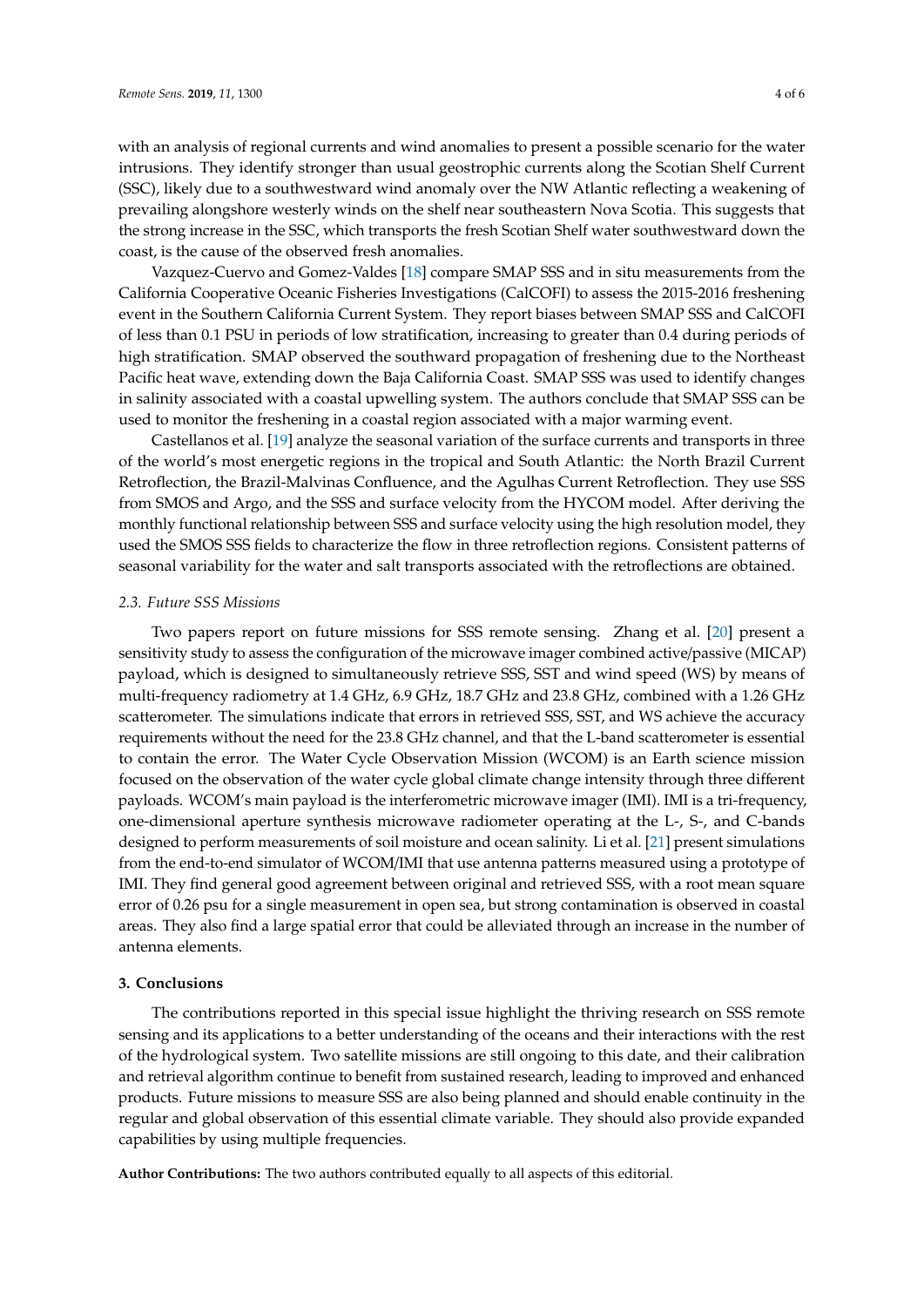**Acknowledgments:** The Guest Editors would like to thank the authors who contributed to this Special Issue and the reviewers who dedicated their time and provided the authors with valuable and constructive recommendations. They would also like to thank the editorial team of Remote Sensing for their support.

**Conflicts of Interest:** The authors declare no conflict of interest.

# **References**

- <span id="page-4-0"></span>1. GCOS. The Global Observing System For Climate Implementation Needs. *World Meteorol. Organ.* **2016**, *200*, 316.
- <span id="page-4-1"></span>2. Gould, J.; Roemmich, D.; Wijffels, S.; Freeland, H.; Ignaszewsky, M.; Jianping, X.; Pouliquen, S.; Desaubies, Y.; Send, U.; Radhakrishnan, K.; et al. Argo profiling floats bring new era of in situ ocean observations. *Eos Trans. Am. Geophys. Union* **2004**, *85*, 185. [\[CrossRef\]](http://dx.doi.org/10.1029/2004EO190002)
- <span id="page-4-2"></span>3. Kerr, Y.H.; Waldteufel, P.; Wigneron, J.-P.; Delwart, S.; Cabot, F.; Boutin, J.; Escorihuela, M.-J.; Font, J.; Reul, N.; Gruhier, C.; et al. The SMOS Mission: New Tool for Monitoring Key Elements of the Global Water Cycle. *Proc. IEEE* **2010**, *98*, 666–687. [\[CrossRef\]](http://dx.doi.org/10.1109/JPROC.2010.2043032)
- <span id="page-4-3"></span>4. Lagerloef, G.; Colomb, F.R.; Le Vine, D.; Wentz, F.; Yueh, S.; Ruf, C.; Lilly, J.; Gunn, J.; Chao, Y.; deCharon, A.; et al. The Aquarius/SAC-D Mission: Designed to Meet the Salinity Remote-Sensing Challenge. *Oceanography* **2008**, *21*, 68–81. [\[CrossRef\]](http://dx.doi.org/10.5670/oceanog.2008.68)
- <span id="page-4-4"></span>5. Le Vine, D.M.; Dinnat, E.P.; Meissner, T.; Yueh, S.H.; Wentz, F.J.; Torrusio, S.E.; Lagerloef, G. Status of Aquarius/SAC-D and Aquarius Salinity Retrievals. *IEEE J. Sel. Top. Appl. Earth Obs. Remote Sens.* **2015**, *8*, 5401–5415. [\[CrossRef\]](http://dx.doi.org/10.1109/JSTARS.2015.2427159)
- <span id="page-4-5"></span>6. Entekhabi, D.; Njoku, E.G.; O'Neill, P.E.; Kellogg, K.H.; Crow,W.T.; Edelstein,W.N.; Entin, J.K.; Goodman, S.D.; Jackson, T.J.; Johnson, J.; et al. The soil moisture active passive (SMAP) mission. *Proc. IEEE* **2010**, *98*, 704–716. [\[CrossRef\]](http://dx.doi.org/10.1109/JPROC.2010.2043918)
- <span id="page-4-6"></span>7. Meissner, T.; Wentz, F.; LeVine, D.; Dinnat, E.; Lagerloef, G. Ocean products from the SMAP radiometer: surface salinity and wind speeds. In Proceedings of the Microwave Radiometry and Remote Sensing of the Environment (MicroRad), Espoo, Finland, 11–14 April 2016.
- <span id="page-4-7"></span>8. Le Vine, D.M.; Dinnat, E.P.; Meissner, T.; Wentz, F.J.; Kao, H.Y.; Lagerloef, G.; Lee, T. Status of Aquarius and salinity continuity. *Remote Sens.* **2018**, *10*, 1585. [\[CrossRef\]](http://dx.doi.org/10.3390/rs10101585)
- <span id="page-4-8"></span>9. Meissner, T.; Wentz, F.J.; Le Vine, D.M. The salinity retrieval algorithms for the NASA Aquarius version 5 and SMAP version 3 releases. *Remote Sens.* **2018**, *10*, 1121. [\[CrossRef\]](http://dx.doi.org/10.3390/rs10071121)
- <span id="page-4-9"></span>10. Kao, H.Y.; Lagerloef, G.S.E.; Lee, T.; Melnichenko, O.; Meissner, T.; Hacker, P. Assessment of aquarius sea surface salinity. *Remote Sens.* **2018**, *10*, 1341. [\[CrossRef\]](http://dx.doi.org/10.3390/rs10091341)
- <span id="page-4-10"></span>11. Olmedo, E.; Taupier-Letage, I.; Turiel, A.; Alvera-Azcárate, A. Improving SMOS sea surface salinity in the Western Mediterranean sea through multivariate and multifractal analysis. *Remote Sens.* **2018**, *10*, 485. [\[CrossRef\]](http://dx.doi.org/10.3390/rs10030485)
- <span id="page-4-11"></span>12. Olmedo, E.; Gabarró, C.; González-Gambau, V.; Martínez, J.; Ballabrera-Poy, J.; Turiel, A.; Portabella, M.; Fournier, S.; Lee, T. Seven Years of SMOS sea surface salinity at high latitudes: Variability in Arctic and Sub-Arctic Regions. *Remote Sens.* **2018**, *10*, 1772. [\[CrossRef\]](http://dx.doi.org/10.3390/rs10111772)
- <span id="page-4-12"></span>13. Vazquez-Cuervo, J.; Fournier, S.; Dzwonkowski, B.; Reager, J. Intercomparison of In-Situ and Remote Sensing Salinity Products in the Gulf of Mexico, a River-Influenced System. *Remote Sens.* **2018**, *10*, 1590. [\[CrossRef\]](http://dx.doi.org/10.3390/rs10101590)
- <span id="page-4-13"></span>14. Dinnat, E.P.; Le Vine, D.M.; Boutin, J.; Meissner, T.; Lagerloef, G. Remote sensing of sea surface salinity: Comparison of satellite and in situ observations and impact of retrieval parameters. *Remote Sens.* **2019**, *11*, 750. [\[CrossRef\]](http://dx.doi.org/10.3390/rs11070750)
- <span id="page-4-14"></span>15. Yuan, X.; Salama, M.S.; Su, Z. An observational perspective of sea surface salinity in the Southwestern Indian Ocean and its role in the South Asia Summer Monsoon. *Remote Sens.* **2018**, *10*, 1930. [\[CrossRef\]](http://dx.doi.org/10.3390/rs10121930)
- <span id="page-4-15"></span>16. Tang, W.; Yueh, S.; Yang, D.; Fore, A.; Hayashi, A.; Lee, T.; Fournier, S.; Holt, B. The potential and challenges of using Soil Moisture Active Passive (SMAP) sea surface salinity to monitor Arctic Ocean freshwater changes. *Remote Sens.* **2018**, *10*, 869. [\[CrossRef\]](http://dx.doi.org/10.3390/rs10060869)
- <span id="page-4-16"></span>17. Grodsky, S.A.; Vandemark, D.; Feng, H. Assessing coastal SMAP surface salinity accuracy and its application to monitoring Gulf of Maine circulation dynamics. *Remote Sens.* **2018**, *10*, 1232. [\[CrossRef\]](http://dx.doi.org/10.3390/rs10081232)
- <span id="page-4-17"></span>18. Vazquez-Cuervo, J.; Gomez-Valdes, J. SMAP and CalCOFI observe freshening during the 2014-2016 Northeast Pacific Warm Anomaly. *Remote Sens.* **2018**, *10*, 1716. [\[CrossRef\]](http://dx.doi.org/10.3390/rs10111716)